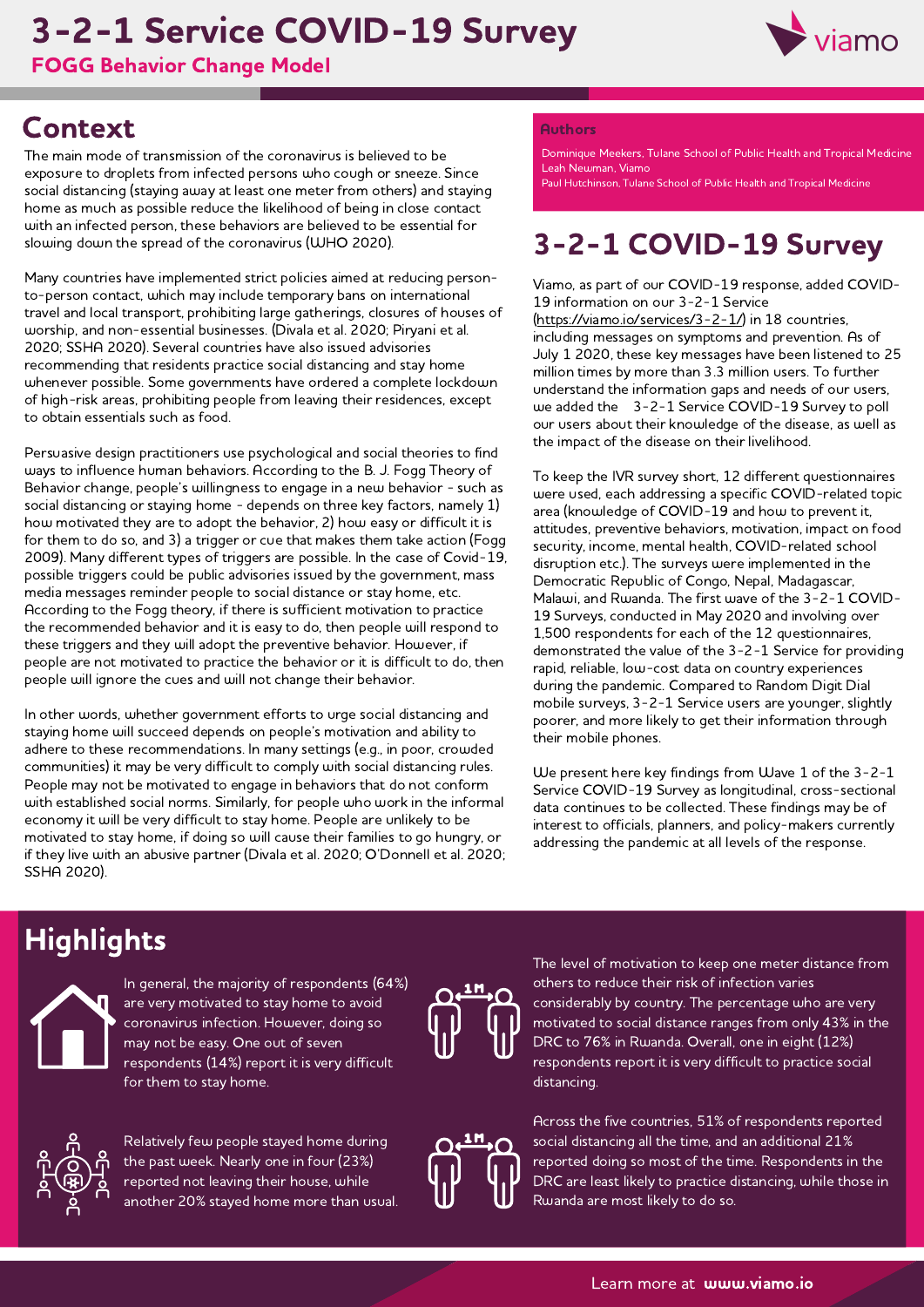

Figure 1 and 2: Figures 1 and 2 show peoples' motivation and ability to stay home to avoid becoming infected with the coronavirus. Overall, 63.9% of respondents reported that they are very motivated to stay home. However, the level of motivation to stay home varies considerably by country. The highest levels of motivation to stay home are observed in Rwanda, where 82.5% of respondents report they<br>are very motivated to stay home. By contrast, only 46.7% of respondents in the DRC and 5 motivated to stay home. It is also noteworthy that a considerable fraction of respondents (11.7%) indicate that they are not at all motivated to stay home. The percentage of respondents who are not at all motivated is notably higher in the DRC (24.1%).



### Fig 1: Percentage distribution by motivation to stay home to avoid coronavirus infection

#### Fig 2: Percentage distribution by level of difficulty to stay home to avoid coronavirus infection



For many people, it is difficult to stay home. Figure 2 shows that 14.3% of respondents find it very difficult to stay home, and 19.3% somewhat difficult. Less than half (43.3%) report it is very easy for them to stay home. Respondents in Nepal are most likely to report it is very easy to stay home (55.1%), while those in the DRC are least likely to find it easy.

■ Very difficult ■ Somewhat difficult ■ Somewhat easy ■ Very easy



of respondents find it very difficult or somewhat difficult to stay home. 33.6%

Figure 3: Given the reported lack of motivation to stay home and the difficulty of doing so, public advisories by the government to encourage people to stay home are unlikely to trigger changes in behavior. As shown in Figure 3, only 22.5% of respondents reported that they while another 19.7% stayed home more than usual.



22.5%

of respondents reported that they did not leave their house during the previous week.

Fig 3: Percentage of respondents who stayed home more than usual or did not leave the house (past week)